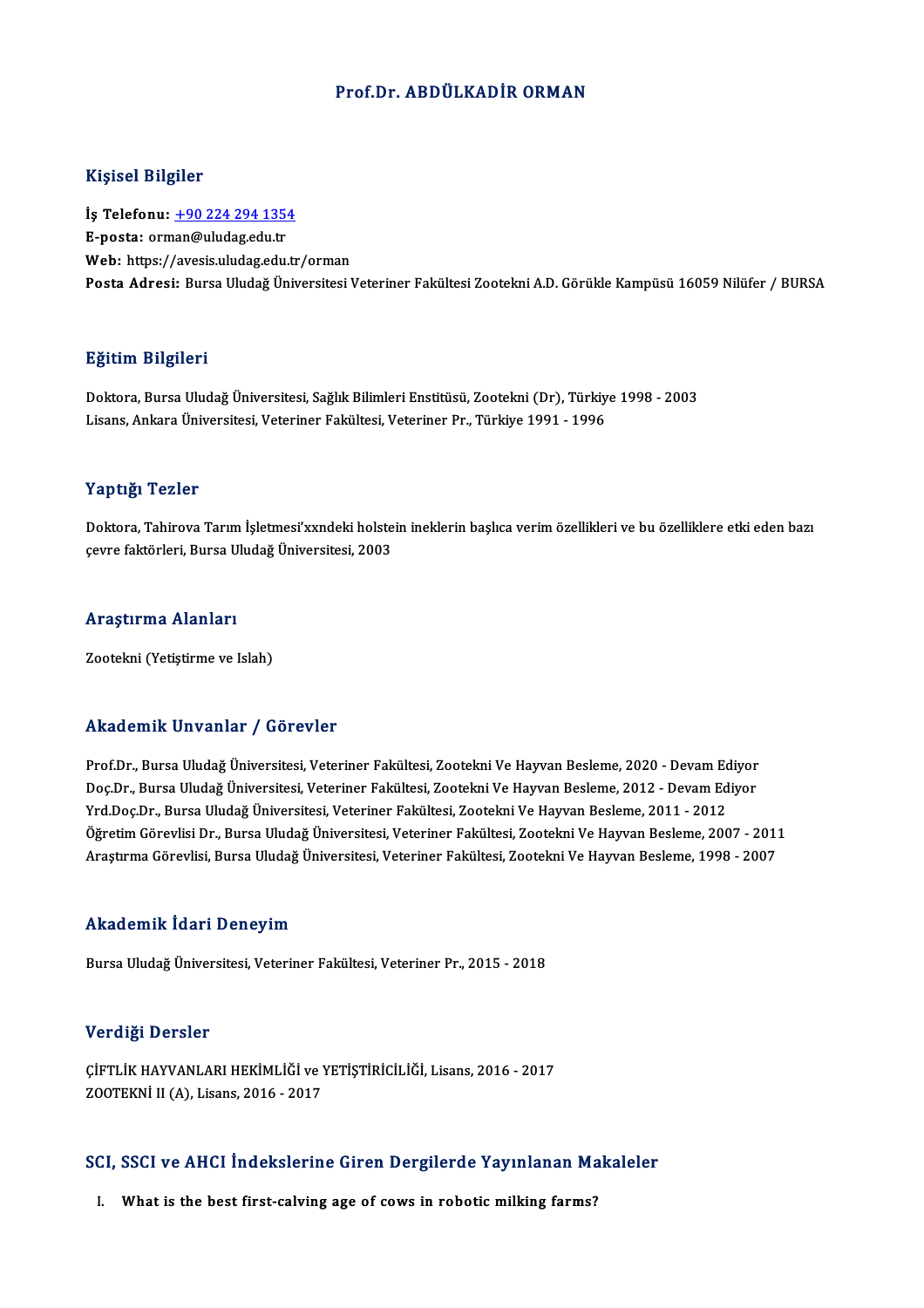IlhanG.,ÇAVUŞOĞLUE.,ORMANA.

ITALIAN JOURNAL OF ANIMAL SCIENCE, cilt.21, sa.1, ss.324-330, 2022 (SCI İndekslerine Giren Dergi)

II. Effects of feeding corn distiller's dried grains with solubles with and without enzyme cocktail ITALIAN JOURNAL OF ANIMAL SCIENCE, cilt.21, sa.1, ss.324-330, 2022 (SCI İndekslerine Giren Dergi)<br>Effects of feeding corn distiller's dried grains with solubles with and without enzyme cocktail<br>supplementation to laying he Effed<br>supp<br>cost supplementation to laying hens on performance, egg quali<br>cost<br>Deniz G., Gencoglu H., Gezen S. S. , Turkmen I. I. , Orman A., Kara C.<br>LIVESTOCK SCIENCE silt 152 ss 174 191 2012 (SCL Indekslering)

cost<br>Deniz G., Gencoglu H., Gezen S. S. , Turkmen I. I. , Orman A., Kara C.<br>LIVESTOCK SCIENCE, cilt.152, ss.174-181, 2013 (SCI İndekslerine Giren Dergi)<br>Effects of inulin sunnlamentation en selected faecal characteristics

Deniz G., Gencoglu H., Gezen S. S. , Turkmen I. I. , Orman A., Kara C.<br>LIVESTOCK SCIENCE, cilt.152, ss.174-181, 2013 (SCI İndekslerine Giren Dergi)<br>III. Effects of inulin supplementation on selected faecal characteristics LIVESTOCK SCIENCE, cilt.152, ss.174-18<br>Effects of inulin supplementation<br>kids sucking milk from their dams<br>Kara C. Orman A. Concoglu H. Kovanli Effects of inulin supplementation on selected faecal characteristics and health of neonatal<br>kids sucking milk from their dams<br>Kara C., Orman A., Gencoglu H., Kovanlikaya A., Meral Y., Cetin I., Yibar A., KASAP S., Turkmen

kids sucking milk from their dams<br>Kara C., Orman A., Gencoglu H., Kovanlikaya A., Meral Y., Cetin I., Yibar A.,<br>ANIMAL, cilt.6, sa.12, ss.1947-1954, 2012 (SCI İndekslerine Giren Dergi)<br>Determination of Aqute Oral Tovisity Kara C., Orman A., Gencoglu H., Kovanlikaya A., Meral Y., Cetin I., Yibar A., KA<br>ANIMAL, cilt.6, sa.12, ss.1947-1954, 2012 (SCI İndekslerine Giren Dergi)<br>IV. Determination of Acute Oral Toxicity of Flumethrin in Honey Bees

- ANIMAL, cilt.6, sa.12, ss.1947-1954, 2012 (SCI Indekslerine Giren Dergi)<br>IV. Determination of Acute Oral Toxicity of Flumethrin in Honey Bees<br>Oruc H. H., Hranitz J. M., Sorucu A., Duell M., Cakmak İ., Aydin L., Orman A. Determination of Acute Oral Toxicity of Flumethrin in Honey Bees<br>Oruc H. H. , Hranitz J. M. , Sorucu A., Duell M., Cakmak İ., Aydin L., Orman A.<br>JOURNAL OF ECONOMIC ENTOMOLOGY, cilt.105, sa.6, ss.1890-1894, 2012 (SCI İndek Oruc H. H. , Hranitz J. M. , Sorucu A., Duell M., Cakmak İ., Aydin L., Orman A.<br>JOURNAL OF ECONOMIC ENTOMOLOGY, cilt.105, sa.6, ss.1890-1894, 2012 (SCI İndekslerine Giren Dergi)<br>V. Effects of probiotic (Bacillus subtilis D
- **JOURNAL OF ECONOMIC ENTOMOLO<br>Effects of probiotic (Bacillus sub<br>performance in broiler chickens**<br>Popiz C. Orman A. Cotinliaus E. Cons Effects of probiotic (Bacillus subtilis DSM 17299) suppleme<br>performance in broiler chickens<br>Deniz G., Orman A., Cetinkaya F., Gencoglu H., Meral Y., Turkmen I. I.<br>PEVUE DE MEDECINE VETERINAIDE silt 162 se 11 se 528 545 201 performance in broiler chickens<br>Deniz G., Orman A., Cetinkaya F., Gencoglu H., Meral Y., Turkmen I. I.<br>REVUE DE MEDECINE VETERINAIRE, cilt.162, sa.11, ss.538-545, 2011 (SCI İndekslerine Giren Dergi)<br>FEFECTS OF RETAINED BLA

Deniz G., Orman A., Cetinkaya F., Gencoglu H., Meral Y., Turkmen I. I.<br>REVUE DE MEDECINE VETERINAIRE, cilt.162, sa.11, ss.538-545, 2011 (SCI İndekslerine Gire<br>VI. EFFECTS OF RETAINED PLACENTA ON THE FERTILITY IN TREATED DA REVUE DE MEDECINE VETER<br>EFFECTS OF RETAINED PI<br>Gunay A., Gunay U., Orman A.<br>PIU CARIAN IOURNAL OF AC EFFECTS OF RETAINED PLACENTA ON THE FERTILITY IN TREATED DAIRY COWS<br>Gunay A., Gunay U., Orman A.<br>BULGARIAN JOURNAL OF AGRICULTURAL SCIENCE, cilt.17, sa.1, ss.126-131, 2011 (SCI İndekslerine Giren Dergi)<br>The assessment of s

Gunay A., Gunay U., Orman A.<br>BULGARIAN JOURNAL OF AGRICULTURAL SCIENCE, cilt.17, sa.1, ss.126-131, 2011 (SCI İndekslerine Giren Dergi)<br>VII. The assessment of carcass traits of Awassi lambs by real-time ultrasound at di BULGARIAN<br>The assess<br>and sexes<br>Orman A.C The assessment of carcass traits<br>and sexes<br>Orman A., Caliskan G. U. , DİKMEN S.<br>JOUPMAL OF ANIMAL SCIENCE silt S

and sexes<br>Orman A., Caliskan G. U. , DİKMEN S.<br>JOURNAL OF ANIMAL SCIENCE, cilt.88, sa.10, ss.3428-3438, 2010 (SCI İndekslerine Giren Dergi)

## Diğer Dergilerde Yayınlanan Makaleler

- Iger Dergilerde Yayınlanan Makaleler<br>I. The Effects of Supplemental Saccharomyces cerevisiae and Phytase on Growth Performances and<br>Risama Biashamisal Parametars of Prailar Chiskans Plasma Biochemical Parameters of Broiler Chickens<br>Plasma Biochemical Parameters of Broiler Chickens<br>SÜZER R. ALTINDAS R. SEVIDOČLUM, ARIGAN L. ORMAN Plasma Biochemical Parameters of Broiler Chickens<br>SÜZER B., ALTINBAŞ B., SEYİDOĞLU N., ARICAN İ., ORMAN A., YILDIZ H., YALÇIN M. Plasma Biochemical Parameters of Broiler Chickens<br>SÜZER B., ALTINBAŞ B., SEYİDOĞLU N., ARICAN İ., ORMAN A., YILDIZ H., YALÇIN M.<br>Uludağ Üniversitesi Veteriner Fakültesi Dergisi, cilt.34, ss.15-23, 2015 (Diğer Kurumların Ha
- II. The Effects of Supplemental Saccharomyces cerevisiae and phytase on growth performance, plasma<br>biochemical parameters of broilers chickens Uludağ Üniversitesi Veteriner Fakültesi Dergisi, cilt.<br>The Effects of Supplemental Saccharomyces of<br>biochemical parameters of broilers chickens<br>SÜZER B. ALTINPAS B. SEVIDOČLU N. ARICAN İ. 6 The Effects of Supplemental Saccharomyces cerevisiae and phytase on gr<br>biochemical parameters of broilers chickens<br>SÜZER B., ALTINBAŞ B., SEYİDOĞLU N., ARICAN İ., ORMAN A., YILDIZ H., YALÇIN M.<br>u. Ü. Veteriner Fak. Ders. s biochemical parameters of broilers chickens<br>SÜZER B., ALTINBAŞ B., SEYİDOĞLU N., ARICAN İ., ORMAN A., YILDIZ H., YALÇIN M.<br>u. Ü. Veteriner Fak. Derg., sa.34, ss.15-23, 2015 (Diğer Kurumların Hakemli Dergileri)<br>Proiler TAyu u. Ü. Veteriner Fak. Derg., sa.34, ss.15-23, 2015 (Diğer Kurumların Hakemli Dergileri)<br>III. Broiler TAvuklarda Yeme İlave Edilen Saccharomyces cerevisiae ve Fitaz'xxın Büyüme Performansı
- ve Plazma Biyokimyasal Parametreleri Üzerine Etkisi SÜZER B., ALTINBAŞ B., SEYİDOĞLU N., ARICAN İ., ORMAN A., YILDIZ H., YALÇIN M. Uludağ Üniversitesi Veteriner Fakültesi Dergisi, cilt.34, ss.15-23, 2015 (Diğer Kurumların Hakemli Dergileri) SÜZER B., ALTINBAŞ B., SEYİDOĞLU N., ARICAN İ., ORMAN A., YILDIZ H., YALÇIN M.<br>Uludağ Üniversitesi Veteriner Fakültesi Dergisi, cilt.34, ss.15-23, 2015 (Diğer Kurumların Hakemli Dergileri)<br>IV. Effects of a Combination of D
- Uludağ Üniversitesi Veteriner Fakültesi Dergisi, cilt.34, ss.15-23, 2015 (Diğer Kurumların Hakemli Dergileri)<br>Effects of a Combination of Dietary Organic Acid Blend and Oregano Essential Oil Lunacompacid<br>Herbex Dry on the Effects of<br>Herbex D<br>Chickens<br>Colibilek Herbex Dry on the Performance and Clostridium perfringens Proliferation in the Ileum of Broiler<br>Chickens<br>Çelikbilek A., DENİZ G., ORMAN A., GENÇOĞLU H., KARA Ç.

Journal of Biological and Environmental Sciences, cilt.8, sa.22, ss.61-69, 2014 (Diğer Kurumların Hakemli Dergileri) Celikbilek A., DENİZ G., ORMAN A., GENÇOĞLU H., KARA Ç.<br>Journal of Biological and Environmental Sciences, cilt.8, sa.22, ss.61-69, 2014 (Diğer Kurun<br>V. Age and sex effects on main welfare indicators of broiler in a commerc

Journal of Biological<br>Age and sex effects<br>PETEK M., ORMAN A.<br>Archive Zostechnice Age and sex effects on main welfare indicators of broiler in a commercial flock<br>PETEK M., ORMAN A.<br>Archiva Zootechnica Vol. 16, No. 1, 2013, cilt.16, sa.1, ss.79-88, 2013 (Diğer Kurumların Hakemli Dergileri)<br>Effecte of Sun

PETEK M., ORMAN A.<br>Archiva Zootechnica Vol. 16, No. 1, 2013, cilt.16, sa.1, ss.79-88, 2013 (Diğer Kurumların Hakemli Dergileri)<br>VI. Effects of Suplementary Nutrition in Yearling Saanen Kids on Sexual Behaviors and Reproduc Archiv<br><mark>Effect</mark><br>Traits